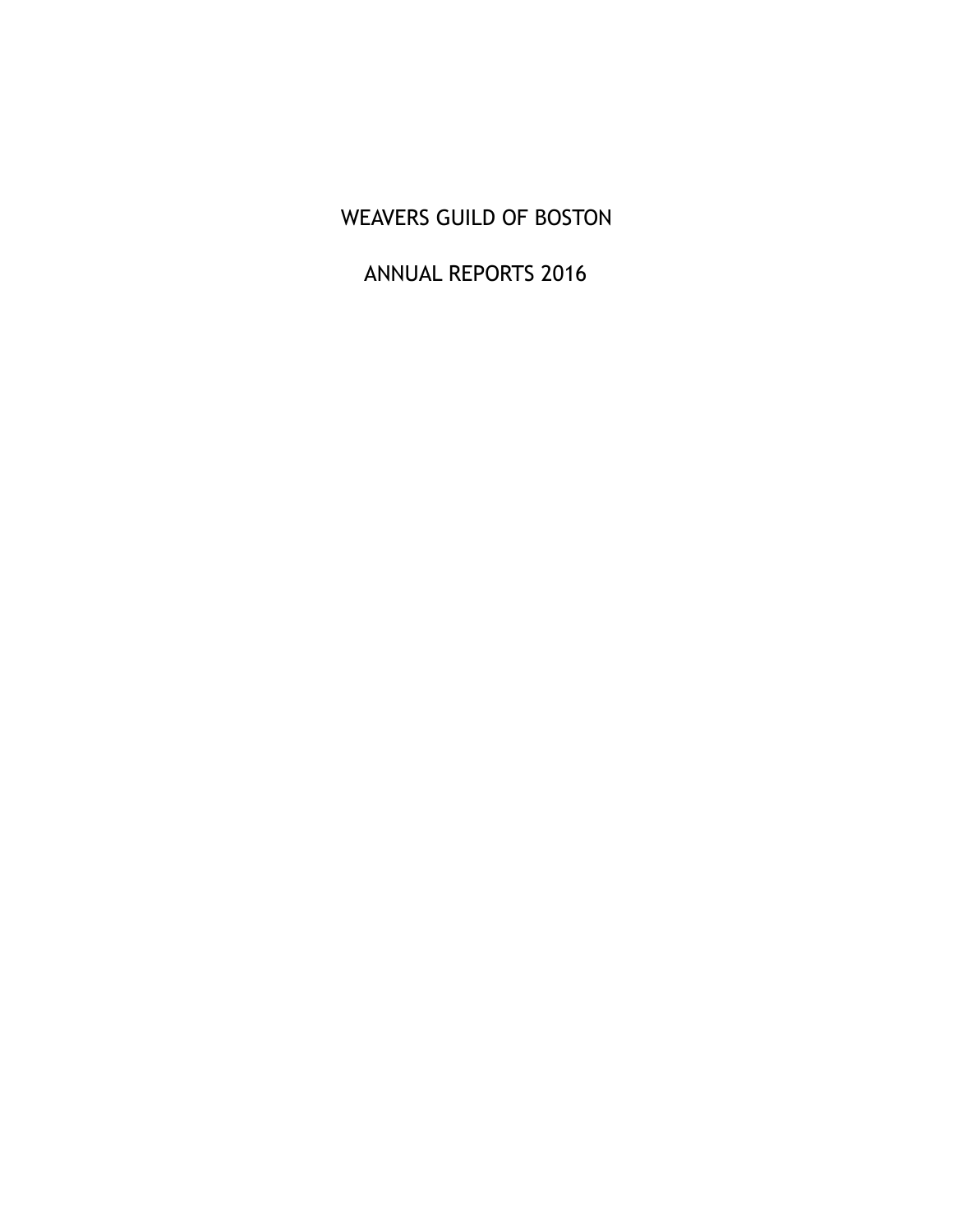#### **Associate Dean Annual Report 2016**

The 2015-16 Afternoon Program schedule went relatively well.

**September:** we heard the story of the **Hartford Artisans Weaving Center from Fran Curran**. Fran and her staff are doing wonderful things with their special needs weavers. The center has grown both physically and in recognition for the good work they are doing.

**October: Marjorie Durko Puryear** shared her visual journey from her early days on a basic Structo loom through her experiences in design and fine art. We were taken on a journey of her 48 year experiences in travel, and her teaching career as it all related to textile art and cultures.

**November**: we learned about a local outreach program for refugees centered in Worcester. The **Refugee Artisans of Worcester** was founded by **Joan Kariko and Ellen Ferrante** to provide support services and opportunities to earn money by producing and selling native crafts from their countries of origin. Joan and Ellen brought three artisans with them to demonstrate and put faces to the Worcester refugee situation. We had a back strap weaver from Bhutan and two Rawandan basket weavers. Crafts were available for purchase.

**February**: the program planned for the day was for **Tom Knisely CDs** on the "Loom Owners Companion" and "Weave a Good Rug". The iffy weather made for a low turnout.

**March** brought a change in the planned program. Due to low interest in the three-day workshop by Barbara J. Walker we had to cancel her contract and replace the afternoon program. Thanks to Sally Eyring we were able to bring a fascinating fiber artist, **Lisa Lichtenfels** in to present her amazing art. Lisa works with nylon stocking material to produce lifelike miniature sculptures of people, characters and tableaus. We learned about her process from creating a wire skeleton, adding padding and forming the facial detail and costuming of her dolls. Her journey started as a Disney Artist and took her to SOHO in NYC and single Artist shows in New York and Springfield MA where she has her studio. She has an engaging personality and fascinated everyone who was present.

**April**: took us back into the history of weaving as our own **Marjie Thompson** presented her program **"Woven at Home**". She used documentation on values of textiles and home furnishings in the early years of New England from the 1700s and into the 1800s. Who was weaving and what were they weaving.

#### **Plans for the 2016-17 season are well under way.**

**September** will bring **Sandra Rux** from the Portsmouth Historical Society to do a lecture on "When a Bed sheet Could be Worth More Than a Cow: Textiles in the Inventories of Ursula Cutt and Thomas Edmunds"

**October 5th** (early due to Yom Kippur) **Phyllis Leck** will present her journey from becoming a self-taught weaver to running an internet business of her weavings.

**November**: **Catherine Chung and Diane Smith** from **Just Our Yarns** will present "Beloved Skein to Beloved Weaving" or How to help a skein reach its full potential through color, value and structural options. They will bring a trunk show of their yarns for sale.

#### **January/February plans are TBA**

**March** will have **Connie Lippert** speaking on" Contemporary Interpretation of a Traditional Navajo Weaving Technique". This is an intro to Wedge Weave for the entire Guild. Connie will lead a more in-depth 3-day workshop following the Wednesday meeting.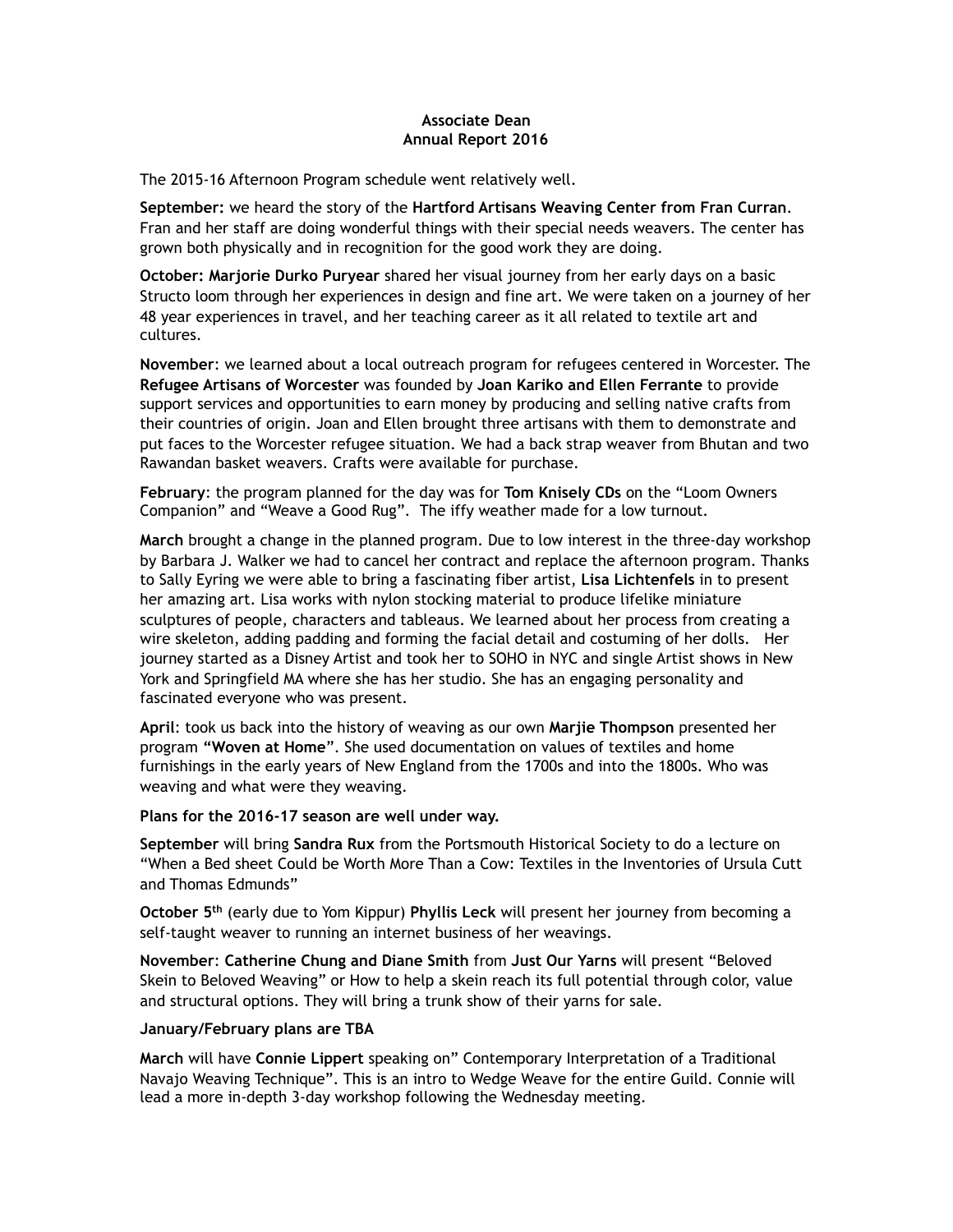**April** is in final stages of planning with **Plimouth Plantation**. What is the value and outreach potential of our partnership with Plimouth. Many weavers from the Guild have woven projects done demos and worked with the Plantation over the years. What has been the value to them and what additional things can we do?

Submitted by,

Diane Chaisson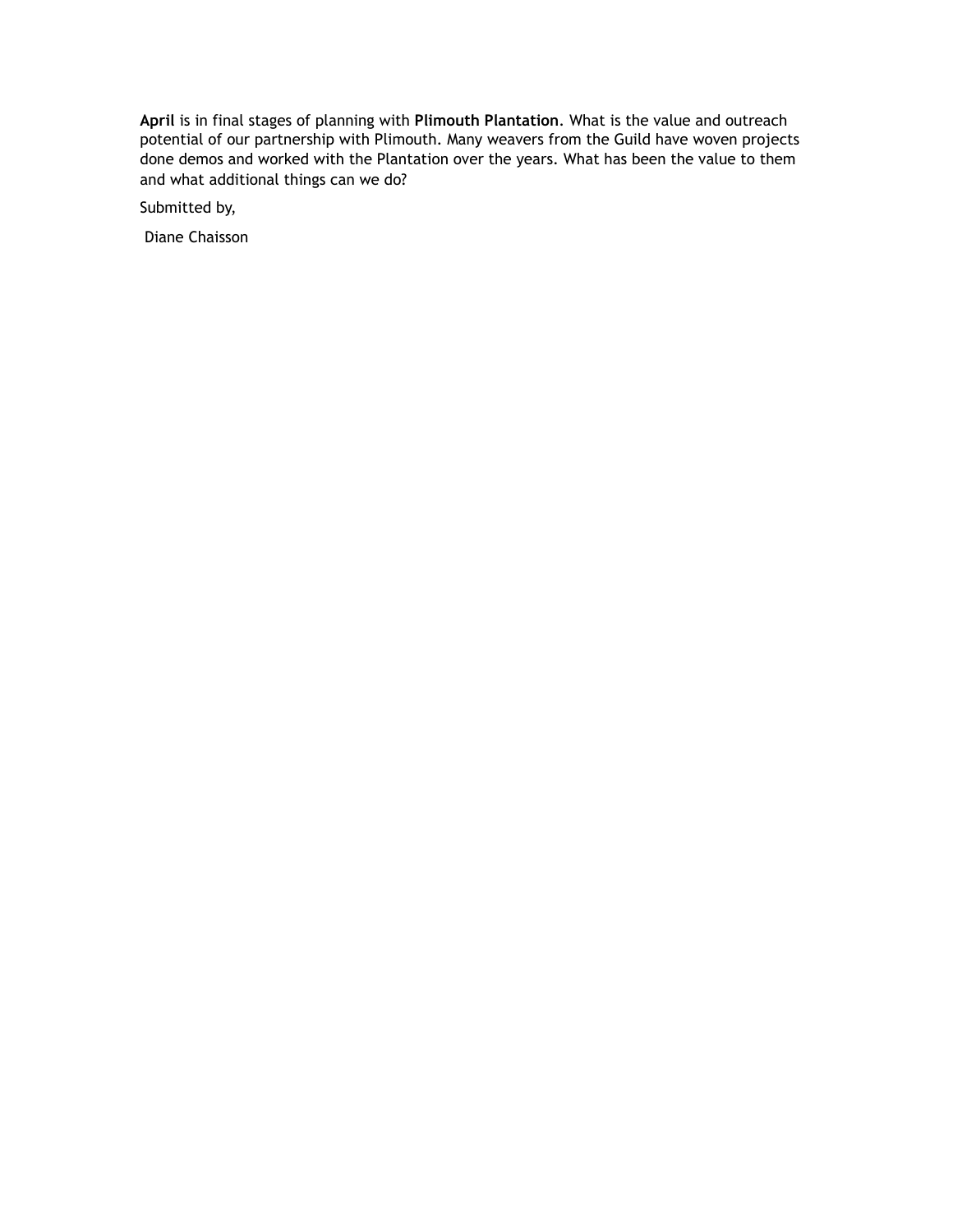WGB Annual Treasurer's Report May 2016

The guild's fiscal year does not end until June 30. There are still expenses to be paid before our year end. Thanks to donations, and other contributions the guild continues to operate in the black

Our fiscal year is July 1 to June 30. As of May 7, 2016 we have \$10,476.47 in the checking account; \$67,359.16 in the money market/savings account (the guild earns about \$11.00 per month in interest); and \$15,000 each in 3 CDs a 12 month, 3 year and 5 year.

We also have IBM stock which is at Scottrade. As of April 30, 2016 the value of the stock is \$14,156.18 and the brokerage balance account (savings) is \$2,668.84

I have tracked how different areas are bringing income in and what their expenses are. I have worked with our accountant filing all the federal and state forms and taxes to maintain our non-profit/tax-exempt status. I have written checks, made deposits and kept track of income and expenses using forms to keep detailed track of expense reimbursement and income. I have worked with the Dean and other committee chairs concerning budget issues.

I am in charge of the wholesale accounts for the book, Interlaced, and the monographs. To date WGB has sold 22 copies of Interlaced,3 Versatile Bronson, 4 Linen Heirlooms and no Weaving to Knitting. The guild has many copies of each of these in the storage unit.

I am still greatly concerned that the guild does not have a long range financial plan and goals; instead it operates on a year to year basis.

The expenses of the position of Treasurer are stamps/postage/envelopes, boxes and packing tape for shipping the books. This past year I donated over \$50.00 in postage and other supplies to the guild.

The work and activity associated with the position of treasurer has required a minimum of 10 hours per week.

Submitted by: Beth Cederberg Guertin, Treasurer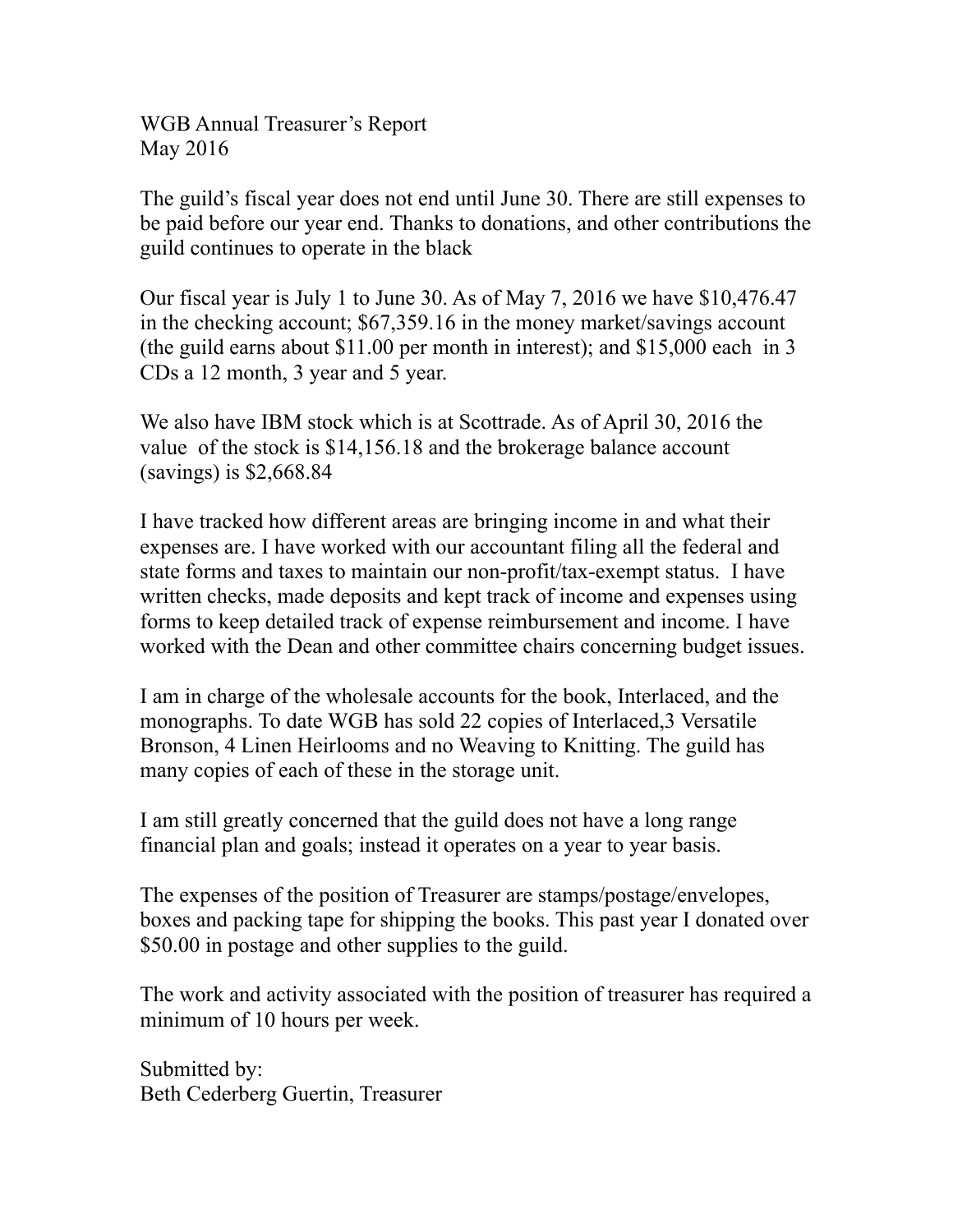# **Weavers Guild of Boston Exhibit and Sale 2015 Report**

Fran Osten/Mary Mandarino – Co Chairs Ginny Longley – Assistant Chair Beth Guertin – Treasure Beth Parkes – Inventory Control Sue Knowles – Publicity

Special thanks go out to Ginny Longley for her support and contribution to the success of the Annual Sale 2015. It was another year of incredible volunteers – our thanks go out to them. A special call out goes to Nancy Barry, our Chair Emeritus, who worked to find new fixtures for the annual sale including the amazing new table linen racks. Those racks were designed by Nancy and produced by a local woodworking company – ThoughtForms. To thank the woodworkers, six scarves were woven and given to the team who produced the racks by Beth Guertin, Nancy Hodes, Catherine de Haan, Nancy Barry and Mary Mandarino.

Other volunteers included Judith Shangold who designed the poster and postcard and printed the labels for the mailing. Jane Moore and Sally Eyring updated the website with all of the information about the sale and they modified the Inventory sheets to include the Waiver. Many thanks to the team that did the jurying, set up and breakdown – including Eileen Goldman, Marjie Thompson, Susan Targove, Florence Feldman-Wood, Barbara Herbster, Mara Taylor, Maureen McGuinness, Karin Borden, Carol Wooten, Nancy Hodes, Ruth Buchman, Ro Spinelli, Judith Shangold, Rita Steinbach, and Beth Parkes. Thanks to Sue Knowles who performed the important task of getting the word out. In addition, there were 55 members assisting with the preparation, jurying, sales assistance, greeting, wrapping and breakdown.

**Special Exhibit** - The Exhibit this year is "Gourmet Weaving". These pieces, which were woven using a cooking recipe as the inspiration, are not for sale. Instead, they showcase the talents of the weaver's craft. 19 Dish towels/Place mats were on display.

#### **Sales**

Participants: 34 (2014 – 40; 2013 – 31; 2012 – 36) Items Submitted: 1566 Items Sold: 547 (35%)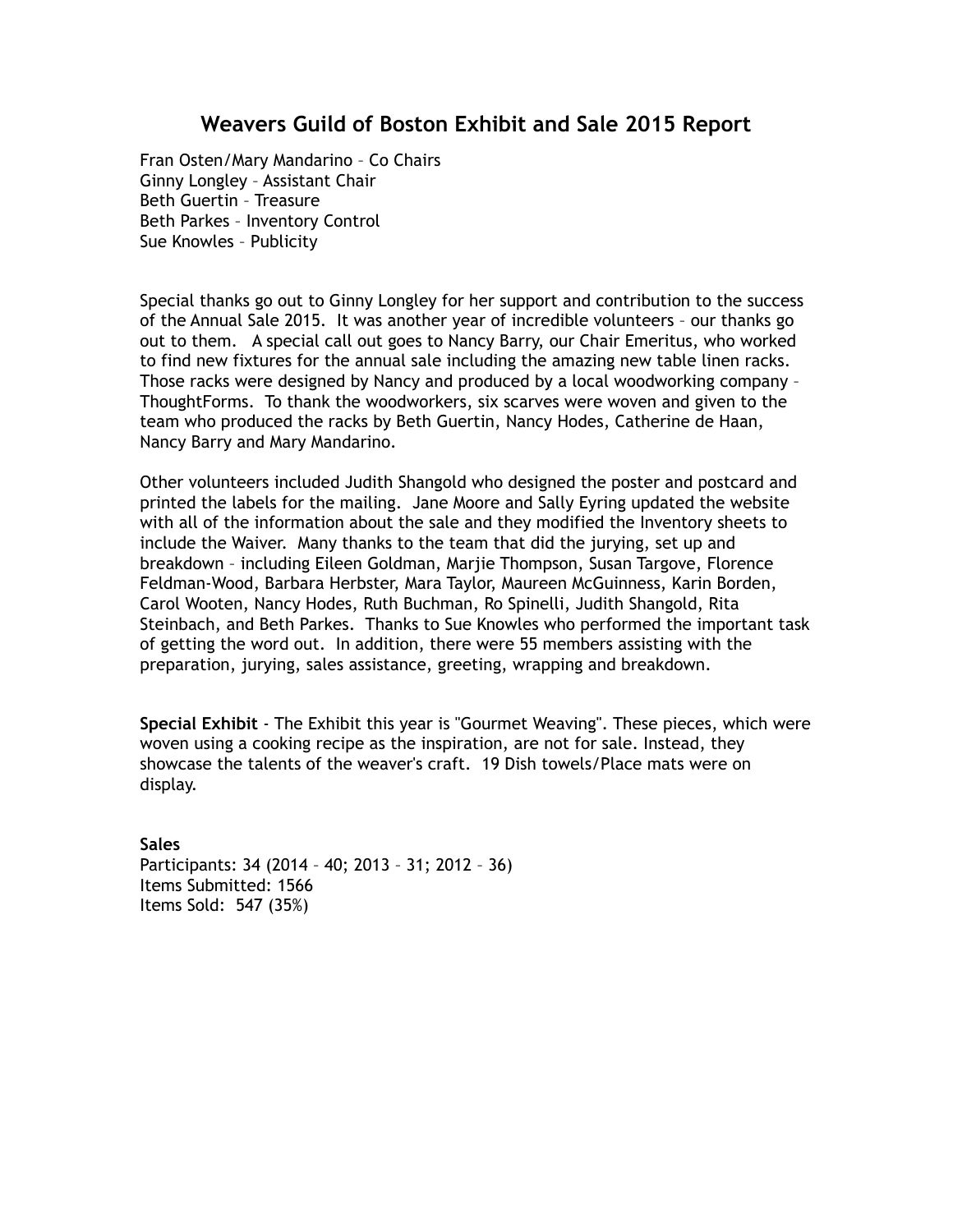|                           | 2015   | 2014   | 2013   |
|---------------------------|--------|--------|--------|
| Gross Sales*              | 29,963 | 33,915 | 31,712 |
| Participant's Portion     | 24,423 | 27,786 | 25,994 |
| Expenses - Rent           | 800    | 750    | 750    |
| Expenses - Postage/Card   | 814    | 1,095  | 782    |
| Expenses - Other          | 1,277  | 1,440  | 1,202  |
| Net Profit - Annual Sale* | 2,649  | 2,844  | 2,984  |

\*does not include WGB book sales/contributions

# **Attendance**

|                       | 2015                 | 2014 | 2013 |
|-----------------------|----------------------|------|------|
| Thursday              | 57 (4 after 8pm)     | 31   | 29   |
| <b>Friday Day</b>     | 78                   | 126  | 122  |
| <b>Friday Evening</b> | 27                   | 5    | 24   |
| Saturday              | 108 (9 after<br>4pm) | 81   | 108  |
| Sunday                | 64                   | 71   | 69   |

Consistent with last year, almost 25% of attendees were there for the first time. Additional statistics gathered:

|                            | 2015 | 2014        | 2013 |
|----------------------------|------|-------------|------|
| Postcard in Mail/<br>eMail | 47   | 42          | 62   |
| Postcard at shop           | 18   | 18          | 9    |
| Poster                     | 11   | $\mathbf 0$ | ?    |
| Sandwich Board             | 39   | 10          | 10   |
| Sign in front of Barn   15 |      | 21          | 12   |
| <b>Guild Friend</b>        | 87   | 70          | 87   |
| Media                      | 11   | 8           | 7    |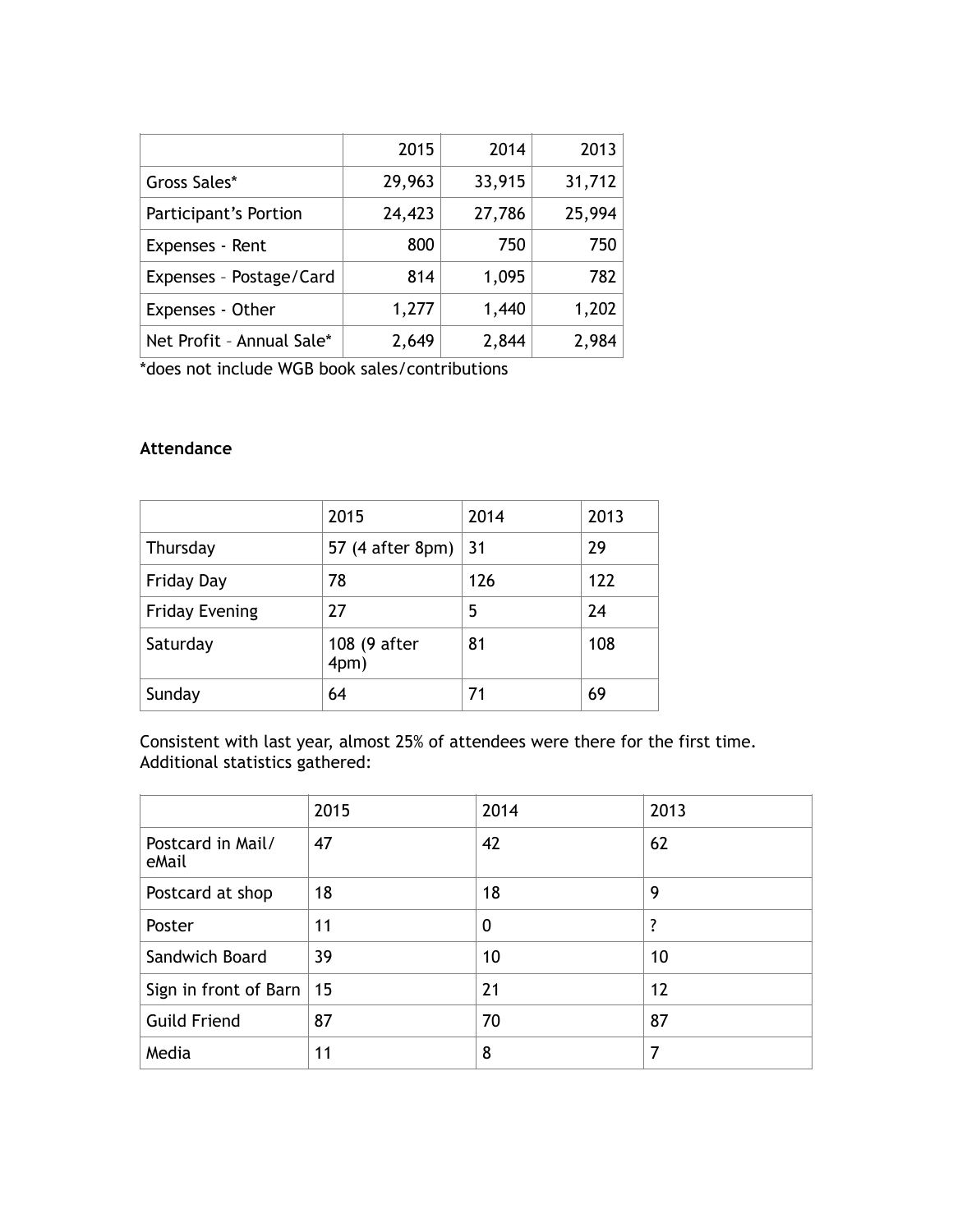## **Additional comments and Recommendations**

#### **DISPLAYS**

1. Upgrade/purchase of new Guild owned displays so that we are less dependent on member displays. Thank you to Nancy Barry for her search and purchase of new items as well as contracting the construction of successful, new towel and linen racks.

2. The above upgrade allowed the Guild to move to a new policy not to allow personal displays of some member's items out of fairness to other members.

3. Further, a determined effort was made to move inventory during the sale to highlight different work in prominent places and keep the displays looking fresh and attractive.

4. To promote a unified look, new hangers were purchased for all hung items.

#### **PROCEDURES**

1. Updates made to the inventory sheets, and instructions. Moved the permissions/ waiver signature to the first page of the inventory from its prior position on a separate page.

2. Changes were made to hours of the sale. Hours were added on Wednesday for drop off of inventory, enabling Thursday set-up to proceed more smoothly.

3. New procedures were initiated for packing up on Sunday at the conclusion of the sale. These included having all inventory arrive and depart in boxes with clearly labeled name and Guild number.

4. On-line access was made to posters and promotional materials so they could be more easily used to publicize the sale via members' personal email blasts and their use of social media, if members so chose.

5. Greater effort was made to put up posters announcing the sale in venues in a greater geographical range—Newton, Needham, Wayland, Lexington, etc.

## **SUGGESTIONS FOR THE FUTURE**

1. Hours. Consider further changing hours. Closing earlier on Saturday at 5. At this time, we are recommending keeping Friday hours as is – but we should track the numbers of people arriving each hour at the end of each day to see if further modification is warranted. Wednesday drop off went very well. Hours could be shortened to 11:00-1:00.

2. Somehow, notification of commission rates was deleted from instructions to participants. This information should be returned to the instructions.

3. Instruction sheets should be developed/modified for A) jurying, and B) for working the sales floor.

4. Modifications should be made to the number of slots available on the sign-up lists to better reflect the amount of help needed throughout the sale.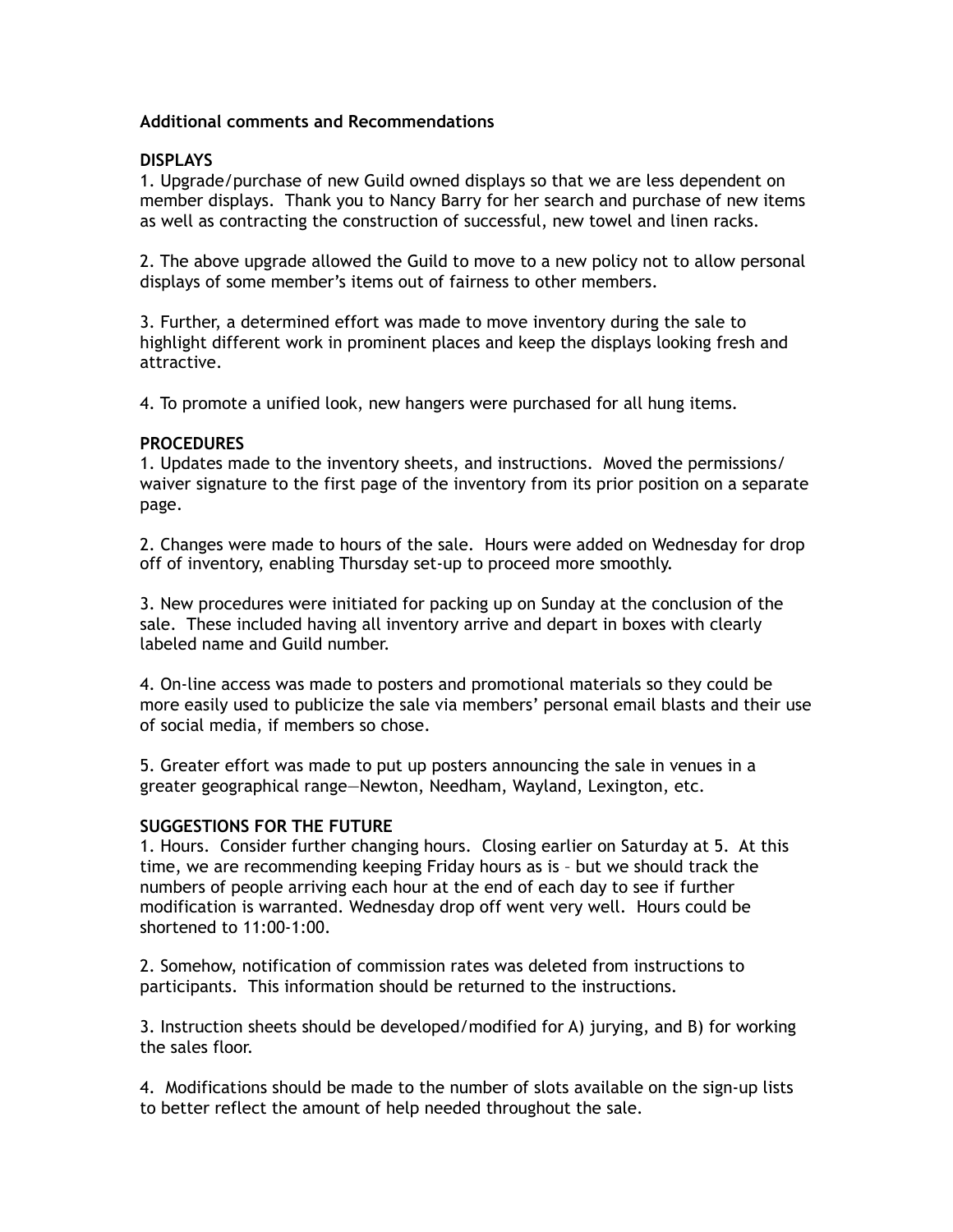5. On-going sub-totals of sales should be made at intervals during the sale so we can gather data, over time, to see optimal hours of operation. The subtotals would be coordinated with the Hours comment above.

6. The process of packing up at the end of the sale should be modified further. When boxes are stored during the sale, they should be roughly sorted by members' numbers. To facilitate this, boxes should all be plastic—with top and side clearly labeled. No cardboard boxes with fold in lids should be allowed.

7. Effort should be made to obtain/make a new sandwich board with solar lights for the front of the Barn.

8. Effort should be made to have someone drive through the dump to make sure sandwich board has not fallen over. Consider staking them.

9. The policy of not allowing photography of items by shoppers should be posted where it can be seen/referred to.

Respectfully Submitted, Mary Mandarino Fran Osten Ginny Longley 3/23/2016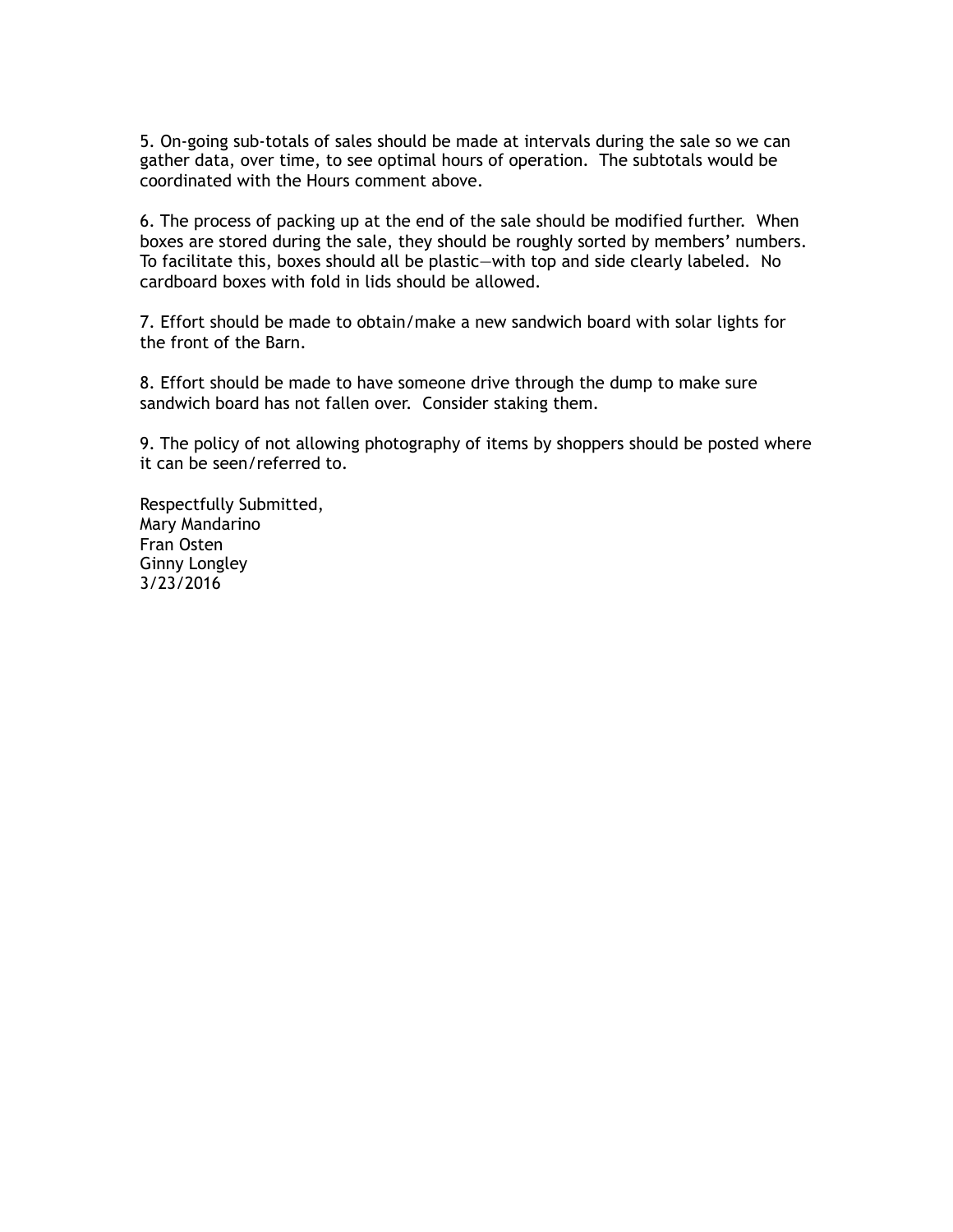#### **EDUCATION GRANTS 2015-2016**

There were no education grants given during the year as there were no applications submitted. We included questions about Education Grants in the recent guild membership survey to help determine why grants are not being requested. While the results are not complete and formally tabulated yet, it appears that many members still see the grants as need based and would not consider applying for one. While this is not the case, it appears to be a difficult hurdle to overcome.

Respectively submitted,

Linda Russell Education Grants Chair 5/11/16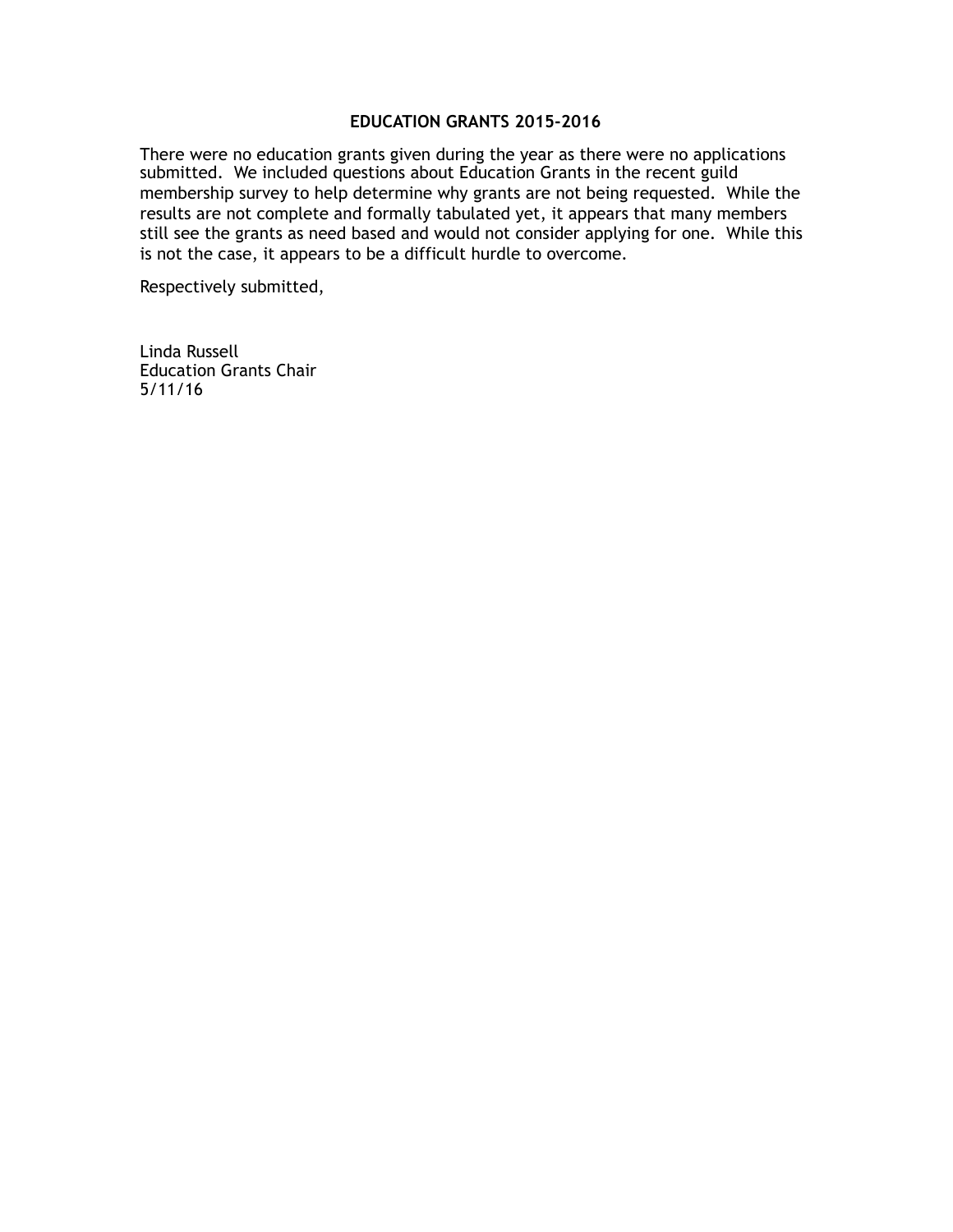WGB Annual Library Report May, 2016 Joanne Germaine- Librarian

After many years as Librarian, Linda Snook has handed the reins over to me. She left me with a very organized, efficient library from which to get started in my new job. Linda will continue to be involved with projects in the library - thank you, Linda, for your ongoing service .

This year we received many donations of fabulous pubtications and collections: A lovely little project book from Dora Hsiung A gorgeous tome on Textlles from Barbara Herbster and the Wednesday **Weavers** A collection of books from Faye Kolhonan An assortment of books and periodicals from Pat Warner A charming book on Native lndian textiles from Dorothy Solbrig

And a collection of notes and samples from a past Guild member, Bette Huf

Linda and I purchased a total of 5 new books.

With a suggestion from Ro Spinelli, I started a new display here in the Vestry of books related to our morning workshops. I think that has been received well and will continue to do this next year.

Last, I am in the process of cataloging our books into the Pourrey-Cross Textile Classification System. I am hoping this system will hetp us find books quicker and easier by Subject matter and Title. ff anyone is interested, I could use some volunteers to make this go quicker and possibly have the reorganization done before next year.

As for expenses, \$142.go was spent on books this year, \$34.79 towards office supplies.

Respectfully submitted, Joanne Germaine Librarian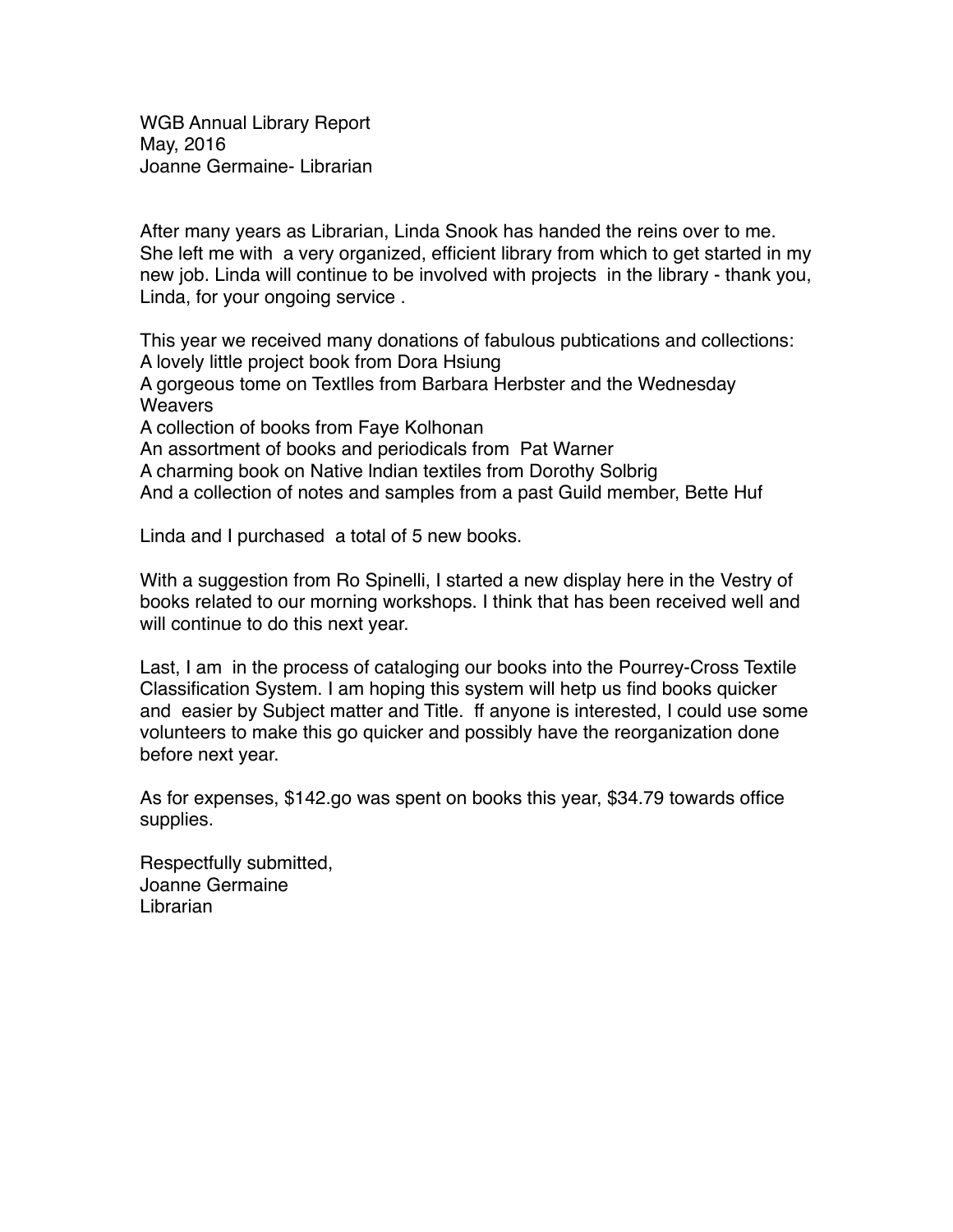## Weavers Guild of Boston Nominating Committee Report 2016

Dean: Diane Chaisson (2018)

Associate Dean: Carol McClennen (2018)

Corresponding Secretary: Hetty Friedman (2018)

Annual Sale Co-chairs: Ginny Longley and Nancy Barry (2017)

Annual Sale Assistant: Elizabeth Springett (2018)

Annual Sale Treasurer: Beth Guertin (2017)

Bulletin Chair: Eileen Crawford (2018)

Education Grants Chair: Nancy Hodes (2017)

Education Grants Assistant: Melinda Comeau (2018)

Education Grants 2nd assistant: Martha Rossman (2019)

Librarian: Joanne Germaine (2018)

Membership Chair: Susan Targove (2017)

Morning Workshops Chair: Mary Mandarino (2018) Morning Workshops Asst. Chair: Risa Burns (2019) Morning Workshops Logistics: Ute Taylor (2017)

Nominating Chair: Susan Pippen (2018) Nominating 2nd Assistant: Tammy Tatum (2019)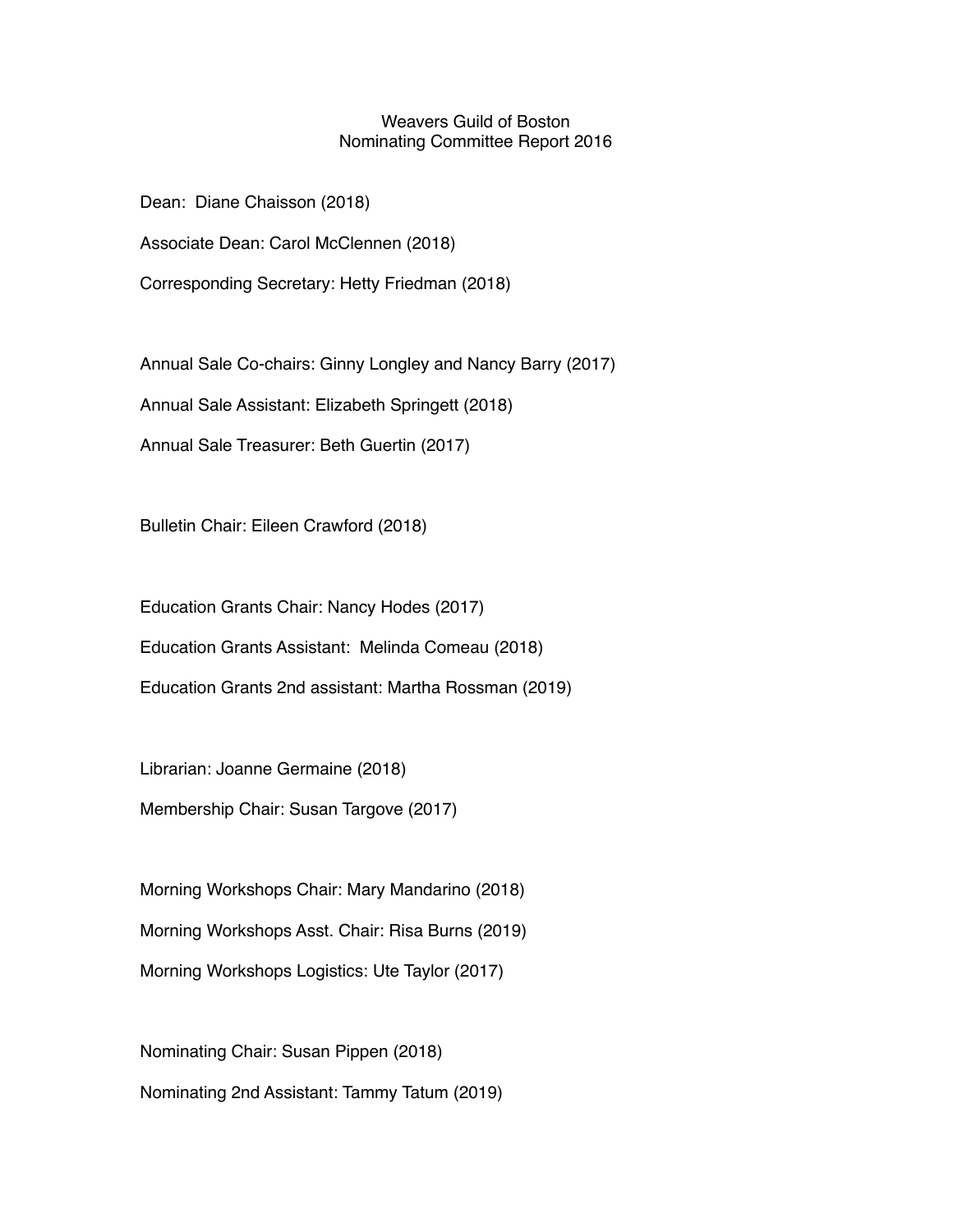Special Workshops Chair: Eileen Fitzgerald (2018) Website Co-chairs: Jane Moore and Sally Eyring (2018)

Yearbook Committee Chair: Susan Targove (2017)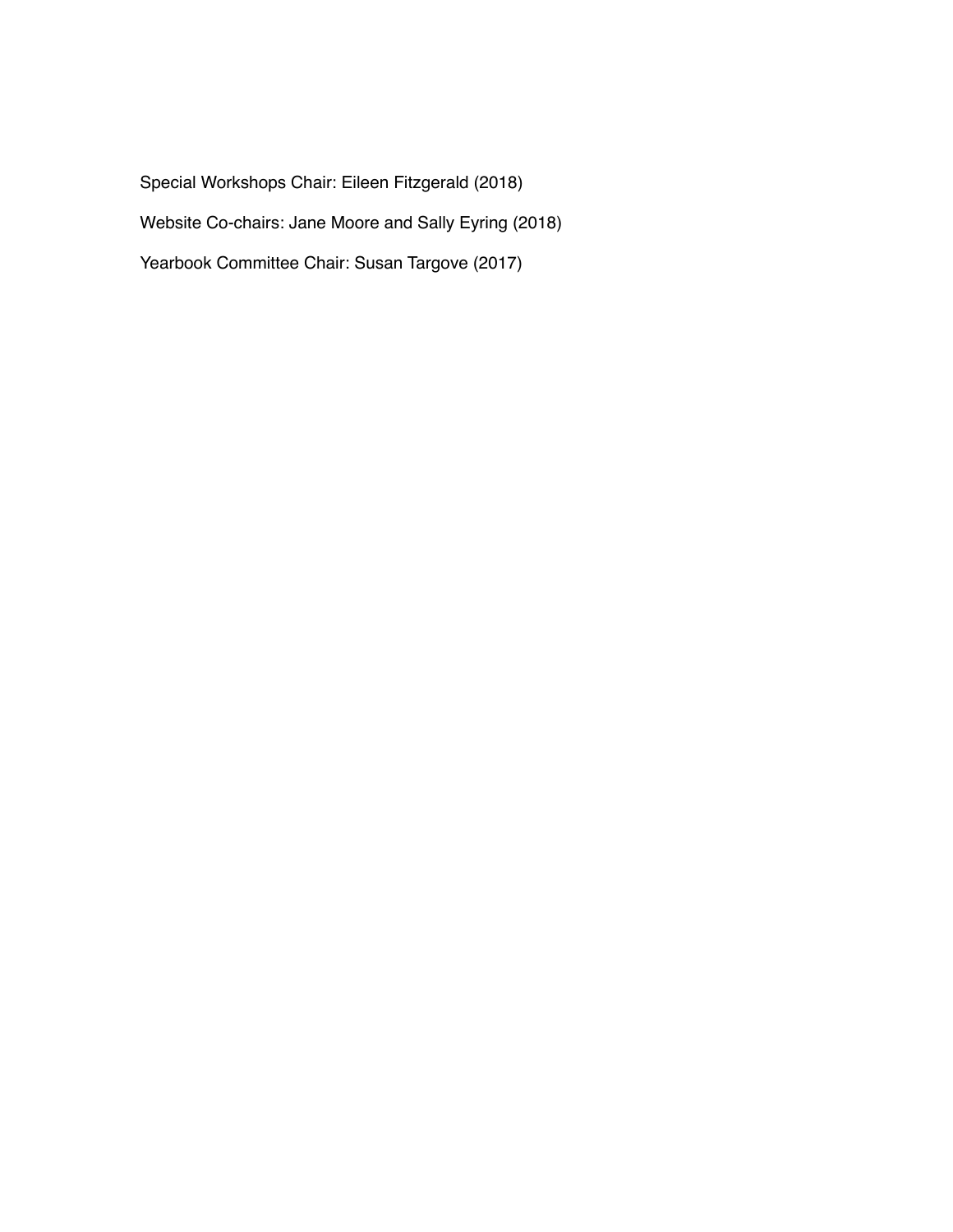## RATINGS REPORT 2015-2016

During the year I corresponded by email with many members interested in pursuing the

Apprentice Rating and answered many questions and gave guidance where I could. Interest

in the ratings came Hawaii, California and Nova Scotia.

I hired three judges who worked hard to evaluate the two submissions I received, and I thank

them for their time and expertise. It takes them long hours to look over and critique a sub-

misson.

I am pleased to award the Apprentice Rating to Shannon Mathers, who lives in Hawaii. A photo

of Shannon is next to her submission. I thought it would be nice to see who she is.

Congratulations, Shannon!

Respectfully submitted,

Deborah Watson, Chair Ratings Committee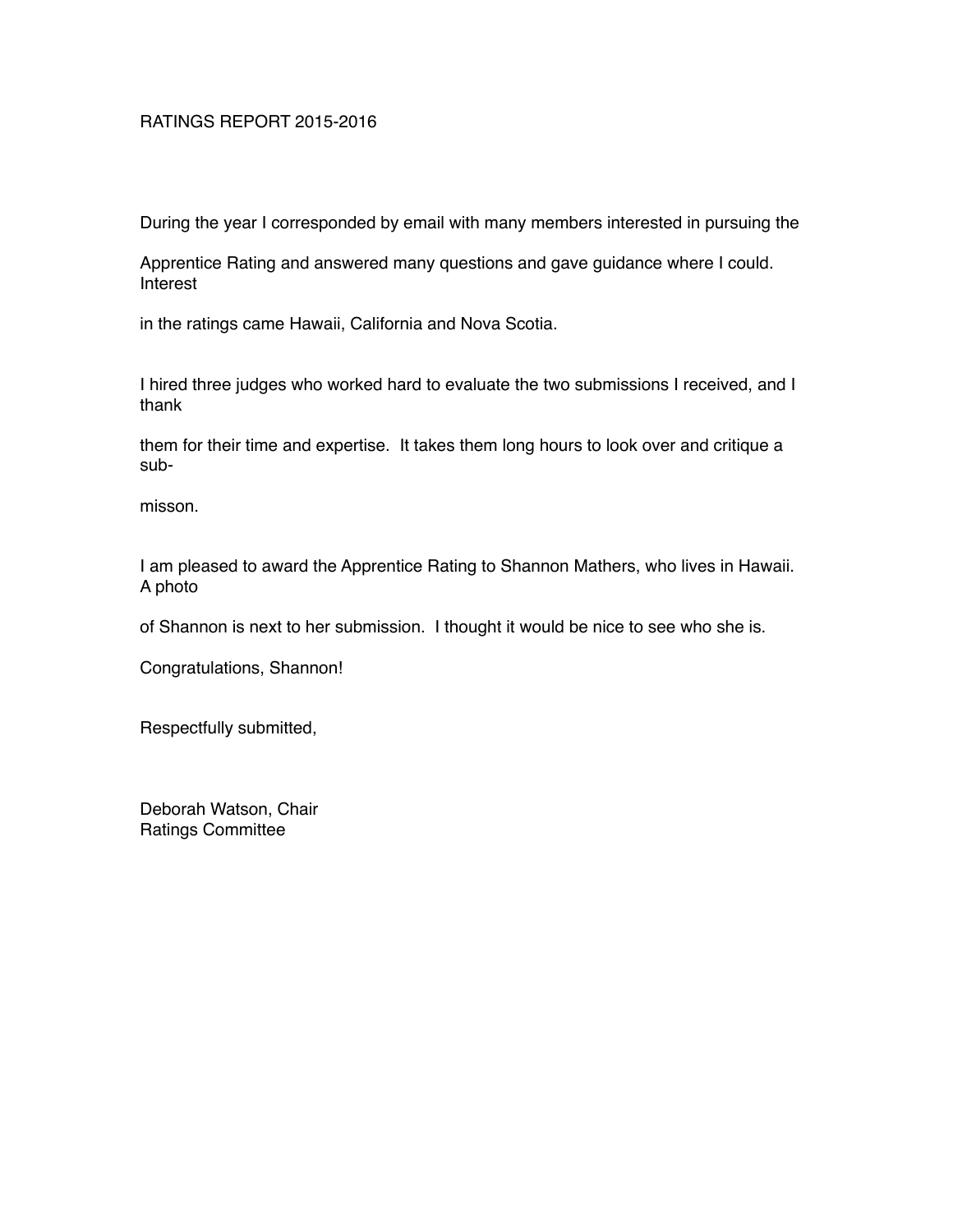## Fr: Joan Rauch

## **Re: Monograph and Interlaced Retail Sales Annual Report**

May 24, 2016

The Monograph and Interlaced retail sales from 7/1/2015 through 5/24/2016 are listed below. The full fiscal years' sales activity is listed on the itemized Sales Report and Interlaced spreadsheets. (Will be updated later)

| 5/24/2016      | #Sold     | #available in Westborough |
|----------------|-----------|---------------------------|
| V. Bronson     | 3 damaged | $22 + 8$ damaged **       |
| L. Heirlooms   | 1         | 5                         |
| W. To Knitting | 1         | 12                        |
| M. Overshot    | 0         | *0                        |
| Interlaced     | 17        | $16***$                   |

\*The last Miniature Overshot was sold in October, 2014. There has been two requests for this monograph since that date.

\*\* Several V. Bronson were given to me at the September meeting; unable to be sold at a class on the subject.

\*\*\* Ten copies were purchased by L. Autio for her class last May, 2015.

Please let me know if you have any questions about these reports. You are receiving these reports because you have either requested it in the past or your name has been added to the list by someone else.

Thanks, Joan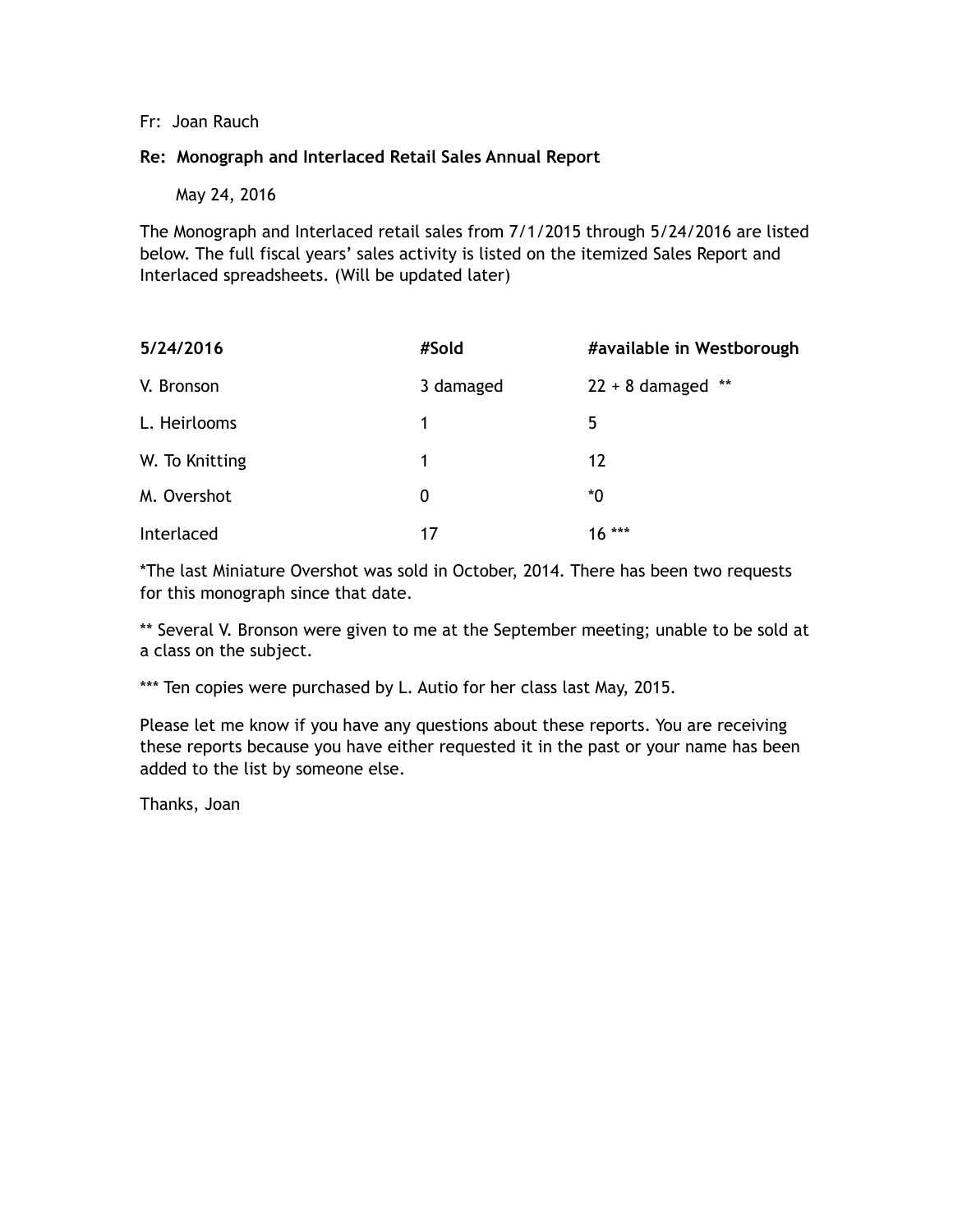May 11, 2016

#### Yearly Report from Outreach Department

Outreach to our blind weaver continues this year as Annette has finished eight afghans, six scarves, 4 Kippah's (yarmulkas,) 3 table runners, a shawl, and is now embarking on a white cotton jacket. I can't tell you how much weaving has meant to her life as she was an artist and with no sight couldn't continue. I told her now she is a fiber artist and she is so excited to be productive again having been so depressed. I think she is more productive than most of us.

Further outreach has been to Plimoth Plantation as I participated in their iCraft show which was a show of crafts only from the 1600s. I spun flax which was something most visitors had never seen before. I had more pictures taken of me in my costume than you would believe.

Working at the American Textile History Museum has given me the opportunity to outreach to hundreds of children in their Colonial Days programs about 80 children a day for 33 days.

I have also been outreaching to members and other weavers that have problems with their looms or projects. Who better to outreach to than our members. I take a lot of questions over the phone after 8 p.m. 508-877-0913. I'm in the yearbook if you need help.

Respectfully submitted,

**Barbara Provest** 

Clso helped put together the 16-Harness<br>AVL for UMASS Lowell, With Christine Foltz.

also wove 10 yards of apron for the loom restoration for the Carlisle Historical Society.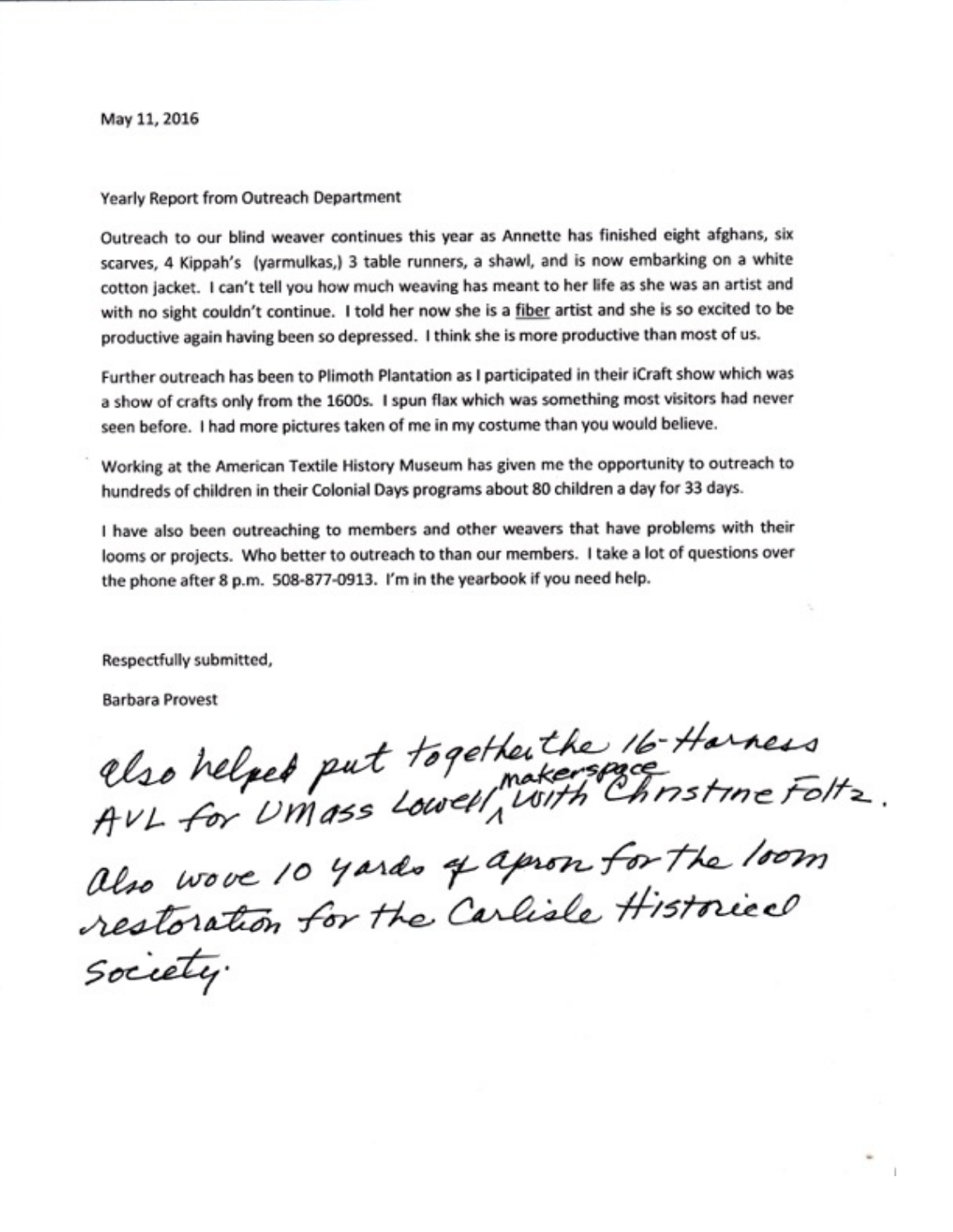# WGB Morning Workshops - Annual Year End Report – May 11, 2016

 WGB held 18 Morning Workshops with a total of 240 students from Sept 2015 – April 2016.

This year, the church made the Chapel available to WGB for larger Morning workshops. This space was invaluable and will hopefully continue to be used in the coming year.

 The position of Morning Workshops Assistant, continued to facilitate the classroom set up and made the on site paperwork easier to handle.

Carol McClennen

Morning Workshop Chair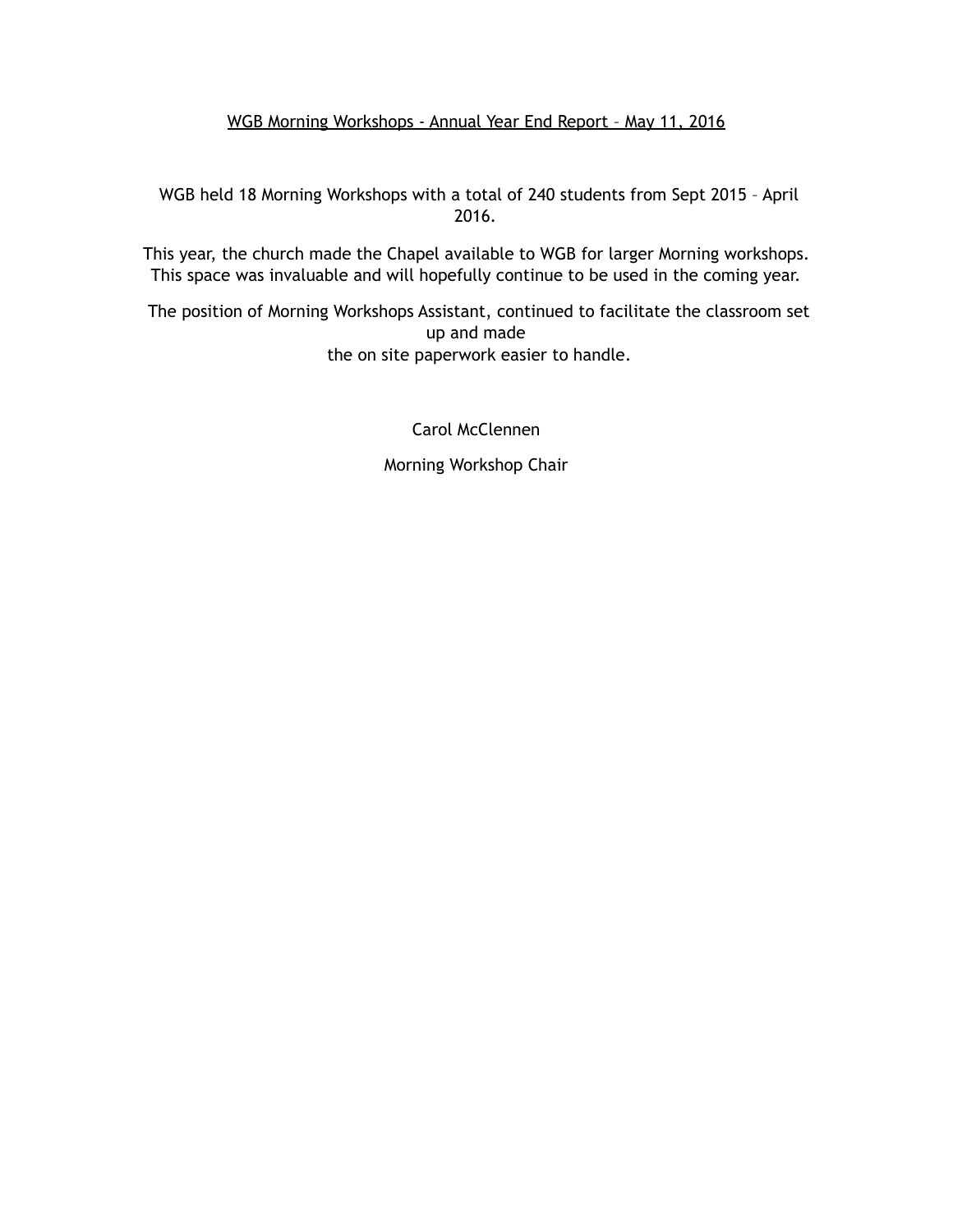# Annual Report – Publicity May 11, 2016

# 2015 WGB Exhibit and Sale

 A total of 28 press releases were sent to Boston area newspapers, museums, event websites and weaving guilds. For members who filled out press release information forms, I sent press releases to their local newspapers. Packets with a poster and postcards were delivered or mailed to yarn shops, galleries and art associations.. Press releases were sent to Handwoven, and Complex Weavers. Posters and postcards were given to WGB members for distribution. An ad was placed in the Weston-Wayland newspapers the week before the sale.

This spring, I am updating the mailing list of Boston event websites, newspapers, weaving guilds and museums. Information on the 2016 WGB sale will be sent to event websites.

# Other

I sent articles on WGB activities to Handwoven Magazine and publicity releases on the September Fiber Arts Yard Sale. For WGB Facebook, I published items on WGB monthly meetings and workshops.

Two areas of Sale Publicity I would like to expand during the coming year:

 --More Publicity in the Boston Globe, Boston Herald and Boston area radio and tv stations. If anyone has contacts which could be helpful in getting more publicity here, please get in touch with me.

 --Word of Mouth- It is again apparent that Word of Mouth is by far the most effective way of publicizing the Sale. I suggest that each WGB member be responsible for sending 10 Sale postcards to friends and neighbors who might be interested in attending the Sale.

Sue Knowles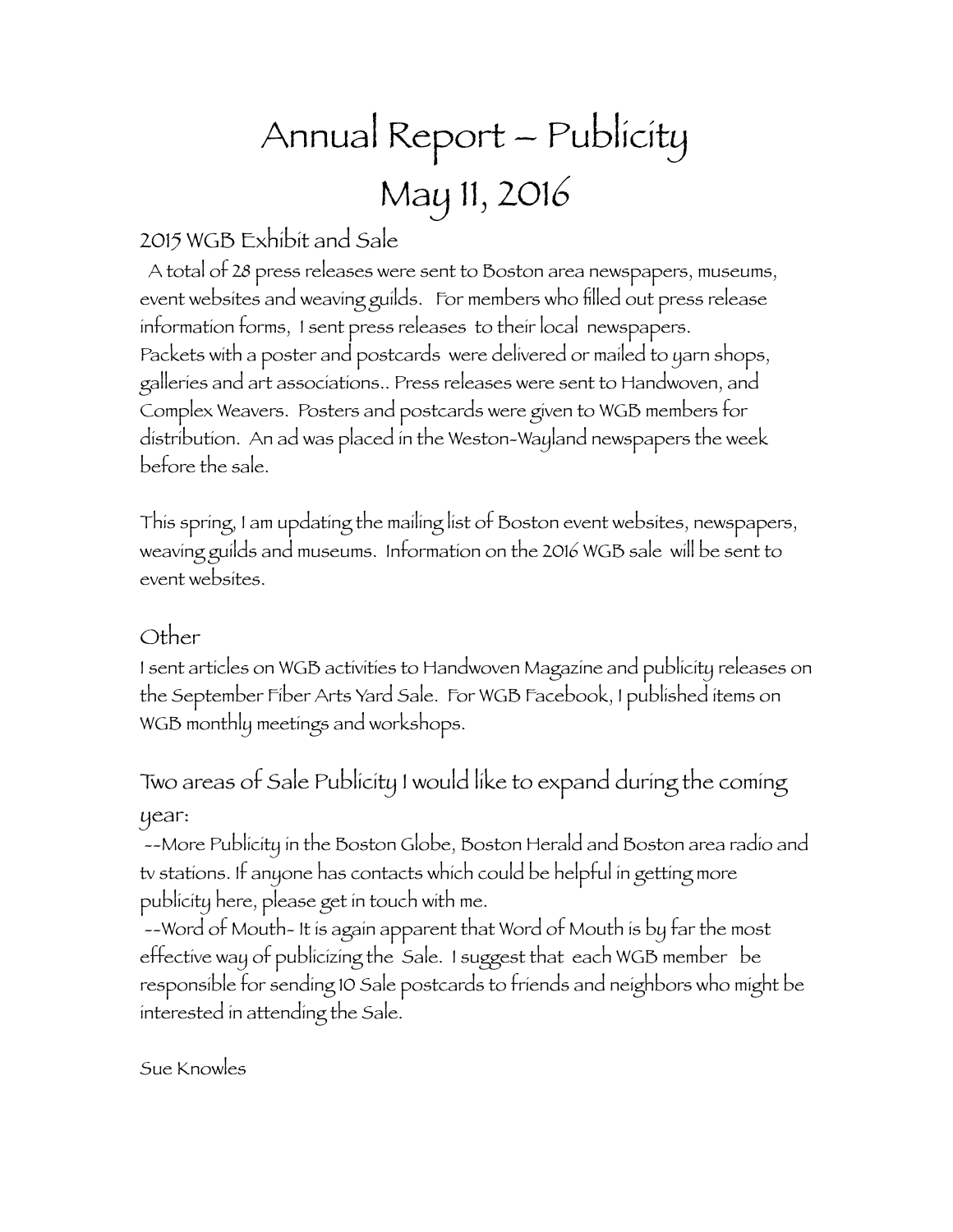#### **WEAVERS' GUILD OF BOSTON WEBSITE COMMITTEE REPORT 2016**

Updates: The Weavers' Guild website has more than 20 pages and subpages, and we updated nearly all this year. The most comprehensive updates are to the education program, where up to 9 pages are completely revised, and the Exhibit and Sale page, much of which is new each year. Each has attached documents that are also updated.

Each year we also create a new slide show for the May Meeting, so visitors can see the work of Guild members.

We also add time-limited announcements to the home page as needed (for example, about the Guild demonstrations at the Fuller Art Museum).

#### Software:

- We are still investigating new software for the menu.<br>• Right now we are using a free version of WOW slider for
- Right now we are using a free version of WOW slider for slide shows.

Visits to the Website: We have nearly 4000 visits each year (these are not each unique visitors; some people visit more than once). We believe the majority of these visits are from non-Guild members.

These visits result in about 150 messages received via the website from folks seeing information about the Guild, weaving, classes, and other areas. Many of these inquiries are answered by reference to website pages. Others are referred to Guild members, or posted on the Yahoo message board. These 150 messages are part of the more than 600 emails we get each year. Most of the remaining are spam or phishing messages.

Finances: We paid \$115 for another two years subscription to our server. All website related finances are now in the name of the Guild and no longer in individuals' names.

Respectfully submitted,

Jane Moore and Sally Eyring Website Committee

Nancy Kronenberg Webmaster Emerita